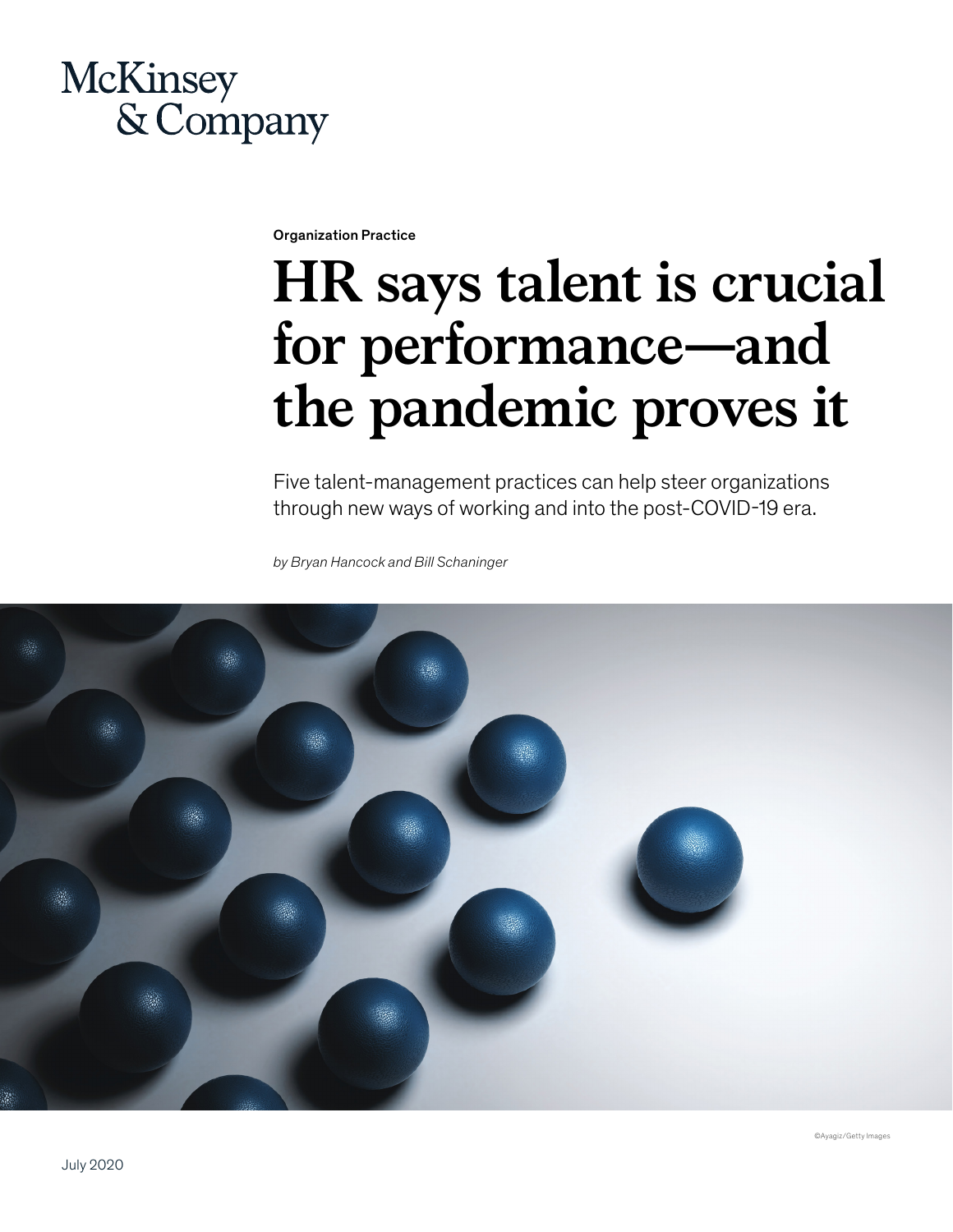To say that chief HR officers (CHROs) are busy in the COVID-19 era would be an understatement. Now, more than ever, they are central to how companies are reimagining their personnel practices to build organizational resilience and drive value.

In the earliest days of the crisis, CHROs kept people safe while fostering connectivity and caring in an intensely stressful time. In planning for and implementing the restart, they have been working to maintain morale and productivity for remote workforces while trying to figure out how and when to get folks back into office settings.

Those responses were to circumstances that no one had ever faced before. Now, though, the COVID-19 crisis is accelerating preexisting trends in five areas of talent management that are part of the CHRO playbook: finding and hiring the right people, learning and growing, managing and rewarding performance, tailoring the employee experience, and optimizing workforce planning and strategy. In

this article, we look at how CHROs can take action in those areas to craft a strong and durable talent strategy for the postpandemic world.

### **Finding and hiring the right people**

During the COVID-19 crisis, changes in customer demand have caused a temporary spike in hiring in areas such as grocery while leading to massive layoffs in sectors such as hospitality. Even with those shifts and an overall rise in unemployment, efficient and effective hiring will continue to be important—especially for the scarce skills required for the next normal in areas such as IT.

In May 2020, we surveyed more than 190 chief officers and functional leaders across industries to find out how they were thinking about spending allocation in the months ahead. Of those leaders, 67 percent say they anticipate spending less on permanent hiring in the next 12 months (Exhibit 1).

### Exhibit 1  $E$ xhibit  $\frac{1}{2}$

### Leaders say they anticipate spending less on permanent hiring in the next 12 **Leaders say they anticipate spending less on permanent hiring in the next**  months. **12 months.**



### Expected HR-activity investment for next 12 months,  $%$  of respondents<sup>1</sup>

1 Question: What are your expectations for how HR will invest over 5 categories in next 12 months? Survey of chief officers and functional leaders across industries; n = 195. Figures may not sum to 100%, because of rounding.

<sup>1</sup> Online Labour Index, Oxford Internet Institute, 2020, ilabour.oii.ox.ac.uk.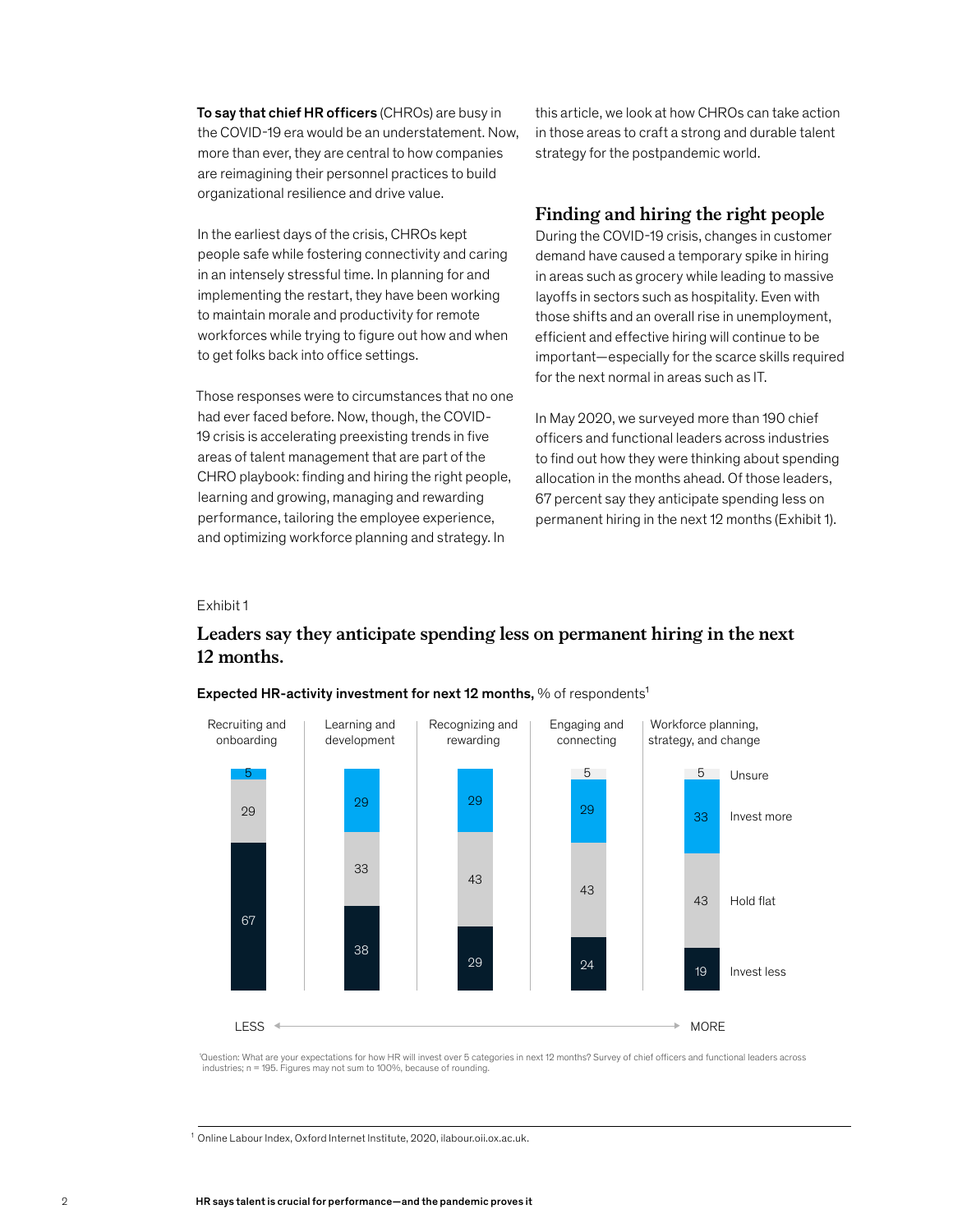While some of that decline is related to a reduction in labor demand, organizations are also rethinking their hiring processes more broadly. For example, given successful experiments in remote hiring during the COVID-19 crisis, companies are reconsidering the need to go on campus for interviews (which would admittedly be more difficult now, with many colleges and universities planning to use remote learning in the fall). That is an acceleration of a preexisting trend: companies such as Goldman Sachs were using remote interviewing for on-campus hiring before the pandemic. We expect that trend to continue in the postpandemic era.

In addition, temporary labor, which shrank faster than overall jobs did (a 29 percent reduction from February to May, compared with a 13 percent employment drop overall, according to the US Bureau of Labor Statistics), is poised for a faster recovery. Organizations should be ready to use that flexible labor in additional ways.

Of surveyed leaders, 63 percent expect to spend the same amount or more on IT-staff augmentation in the coming months. The number of online freelancers in software and tech jobs has actually increased significantly during the pandemic, according to the Online Labour Index.

Digital skills are still in short supply, and remote working for all employees places remote and online freelancers on a more equal footing with full-time employees. Even in other talent categories, temporary labor usually responds more quickly in a crisis recovery, as employers value flexibility during its early (and uncertain) stages.

Across both permanent and contingent hiring, CHROs should take a fresh look at the range of tools, including assessments and platforms, that are making it easier to connect people to work. There are a large number of up-and-coming organizations in the prehire ecosystem, and innovation is making it easier to connect people to employment based on a deeper understanding of their skills and how those match with available jobs.

### **Learning and growing**

Learning organizations face a tension between continuing cost pressures in a downturn and the need to deliver training to help workers adapt to a changing organization and business environment. That tension was reflected in our survey, which shows that 29 percent of learning and development organizations plan to invest more in the next 12 months and that 38 percent plan to invest less.

Our research on reskilling shows that CHROs need to think about the effects of large workforce transitions being accelerated by the COVID-19 crisis and how reskilling plays a key role in helping close talent gaps while keeping employees connected to jobs. The agenda for postpandemic learning and development extends beyond reskilling, however, to three categories of cost-effective training:

- *Broad-based digital training in essential skills.*  Many organizations are expanding remote training to address challenges, such as effective leadership of remote teams (a new skill set for most managers) and building personal resilience in difficult circumstances. McKinsey Academy, for instance, has updated its Ability to Execute platform with a COVID-19-related edition that provides a series of training modules on remote working, leadership during a crisis, and executional capabilities that matter.
- *Focused upskilling rooted in changing work.*  Such forms of upskilling are function and work-group specific and tied to different ways of working. For example, a sales force that is moving from a largely in-person to a hybrid remote model will need to be upskilled in the practices that drive remote success. The right data-driven approach can bolster sales-force performance—and help HR departments draw a direct line from talent to revenue.

According to recent McKinsey research, 77 percent of leaders indicate that retraining salespeople is very or moderately important. To do that, some companies are retraining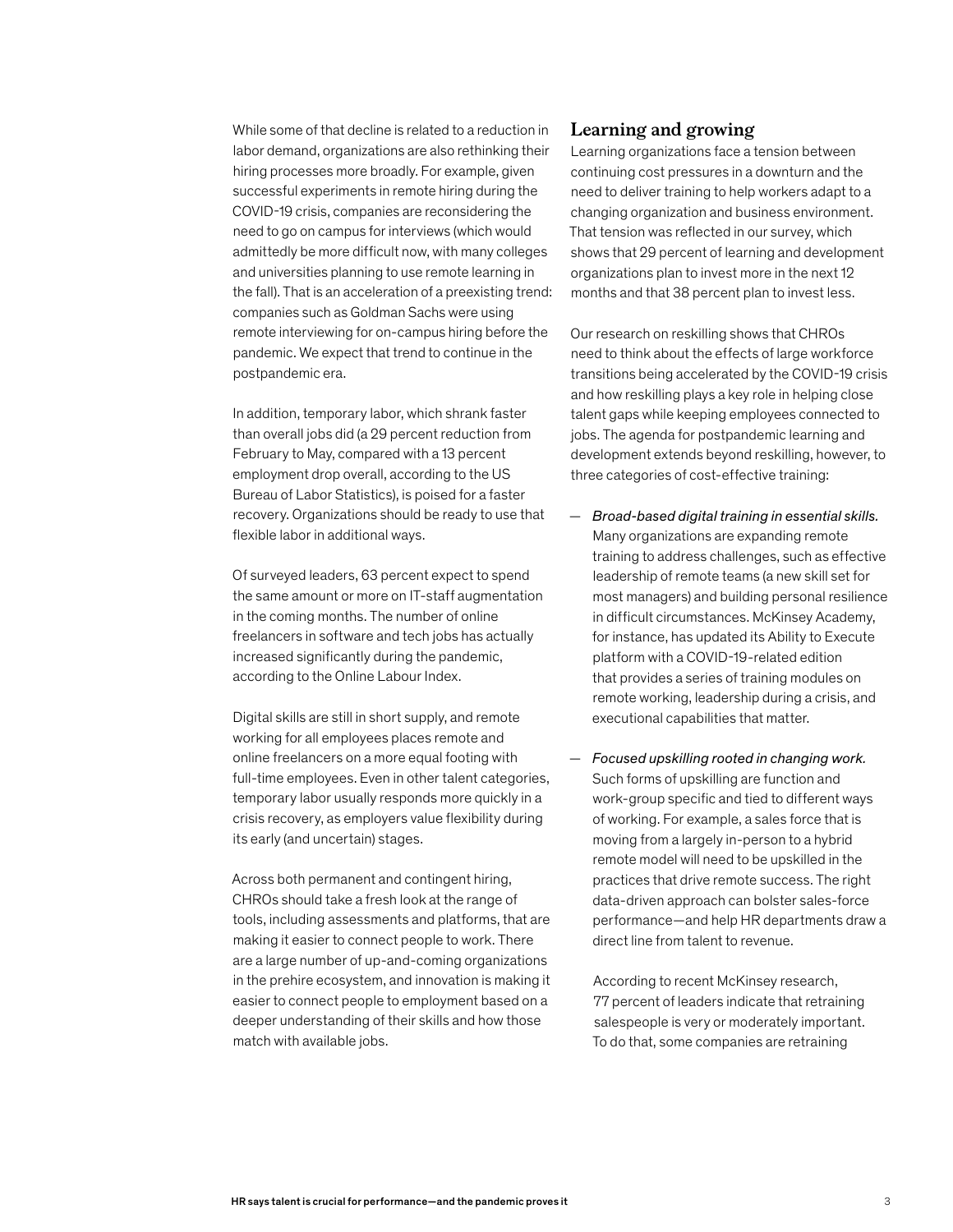field sales reps for inside sales roles, including those that require an increased use of data and analytics and those that provide customers with technical expertise via a website's chat function. In our survey of leaders, IT, marketing, and supply chain were among the most cited areas for specific upskilling. That holds true for HR: 61 percent of respondents believe that upskilling will be very or moderately important in the area (Exhibit 2).

— *Leadership development.* In response to the current crisis, the slow pace of corporate bureaucracy has been replaced by clear goals, focused teams, and rapid decision making. CHROs have a key role to play in making sure that the change sticks. Leadership-development programs can provide support for faster, more agile organizations. In particular, organizations can identify the three to five shifts in leadership

behavior that would be required to keep them moving in a more focused way. Leaders who are working on these skills can spend a small amount of their learning time in formal settings (in classroom, online, or with a coach) and the majority of it working on real project-based business problems (which the COVID-19 crisis naturally provided).

### **Managing and rewarding performance**

The COVID-19 crisis is speeding up needed shifts in how organizations manage and reward performance. As our previous research has shown, the majority of business leaders don't believe that their performance-management system accurately identifies top performers—and the majority of employees don't feel that the performance-management process accurately reflects their contributions.

### Exhibit 2



### Leaders say reskilling is very important, but they are focusing on certain areas. **Leaders say reskilling is very important, but they are focusing on certain areas.**

Reskilling importance by function, % of respondents<sup>1</sup>

1 Question: How important will reskilling employees be in this function? Survey of chief officers and functional leaders across industries; n = 195. Figures may not sum to 100%, because of rounding.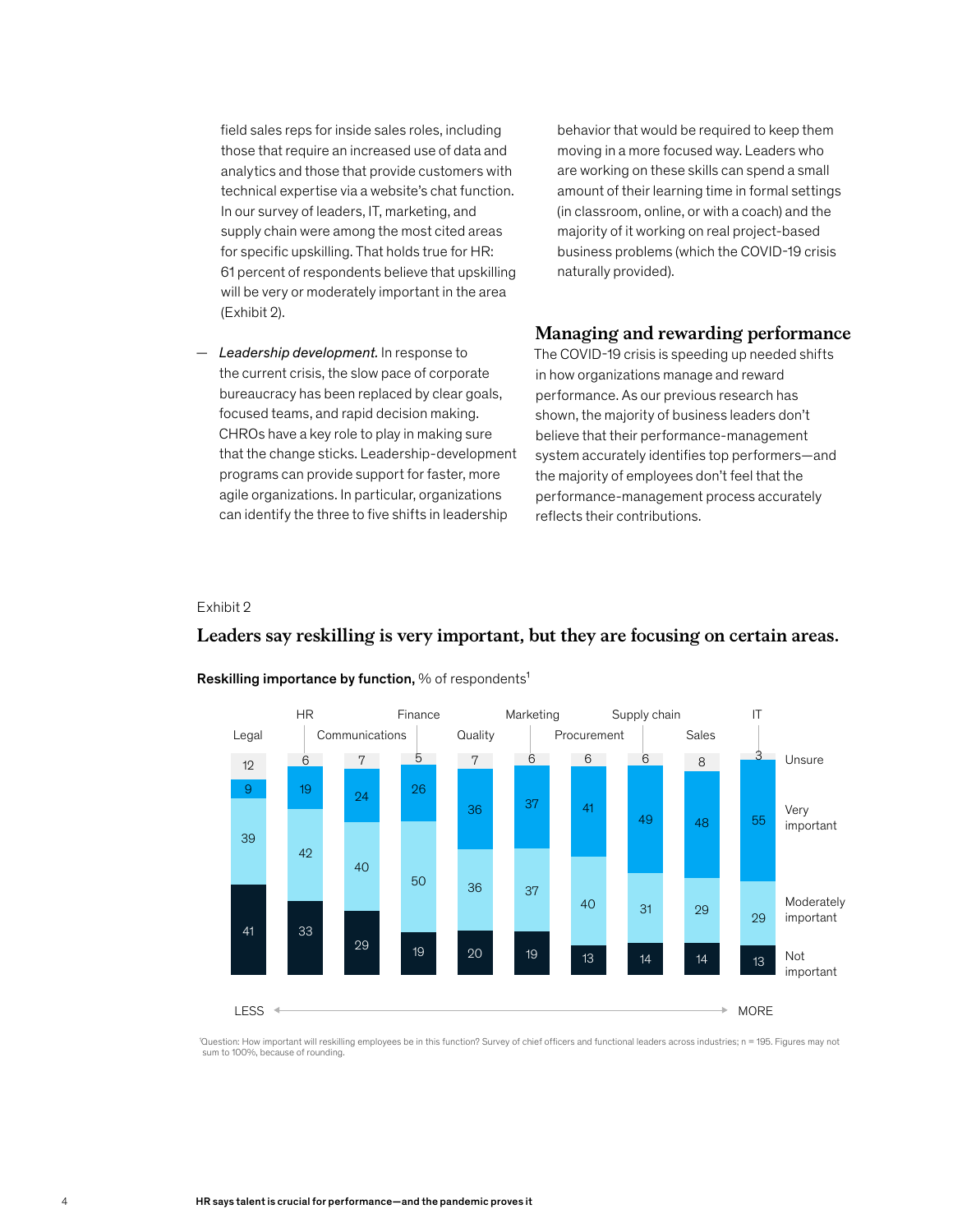## **It is important for CHROs to craft a talent strategy that calls out and recognizes the truly distinctive and the truly lagging.**

The current crisis has dramatically affected goals and performance plans, with the added wrinkle of making the people who are working remotely even more reliant on performance management to tell them how they are doing. That makes three CHRO actions more relevant now:

- *Transparently link employee goals to business priorities and maintain a strong element of flexibility.* Managers should have regular conversations with their employees to set priorities jointly in a changing environment. Annual "set it and forget it" goal setting was already seeing declining relevance among knowledge workers before the pandemic, given the pace of change and need to adapt. And the radical shifting of priorities during the COVID-19 crisis highlights how challenging the annual system has become.
- *Invest in managers' coaching skills.* Coaching is the heart of managing performance, which is even more critical when workers are remote. Organizations need to invest in managerial skills—and mindsets—around coaching and feedback as a continuing process.
- *Keep ratings for the very highest—and lowest performers but also celebrate the broad range of good performance.* Instead of investing time and energy in making small differentiations in ratings (and pay) for those in the broad range of good performers, organizations

should be focused more on having robust development conversations.

The COVID-19 crisis has amplified how hard it is to make distinctions "in the middle," but those distinctions have always been hard to make for knowledge workers. As a result, a movement toward recognizing the broad range of good performance is welcome. At the same time, it is important for CHROs to craft a talent strategy that calls out and recognizes the truly distinctive (to motivate and retain them) and the truly lagging (to boost morale and organizational performance).

### **Tailoring the employee experience**

Employee experience and connectivity have taken on whole new meanings as extended work-fromhome policies have required organizations to be intentional about building each. In blunt terms, work can't be another source of anxiety or uncertainty for employees right now. They have more than enough going on.

The blurring of the line between work and life while working remotely means that employee experience is even more critical. For virtual workers, there's no commute to the office, no coffee- or snackroom chat, and no in-person gathering after work. Tethered video (or phone) interactions during the course of the work day are going to make it or break it for most people.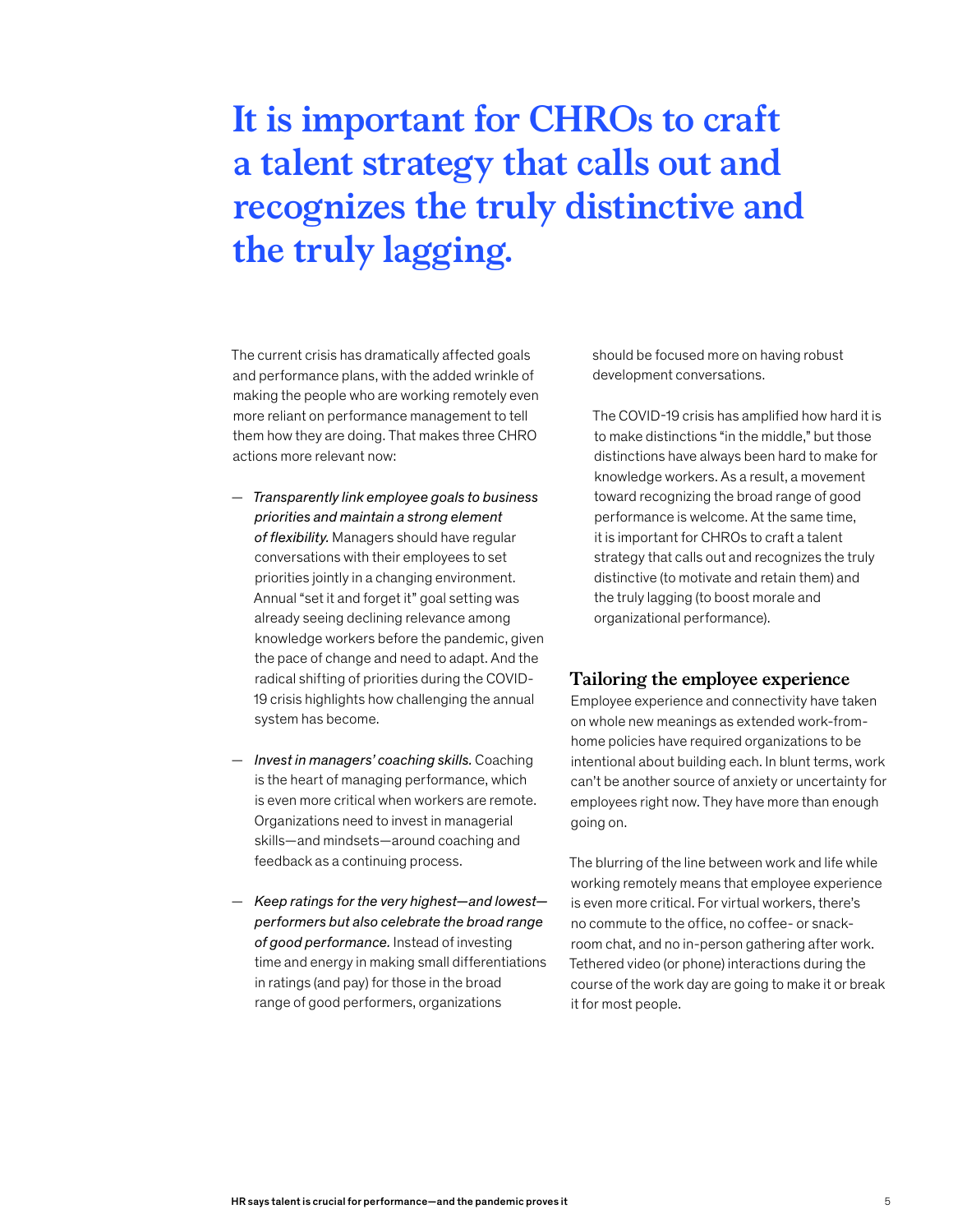One way to handle employee experience in a remote environment is to tailor the approach to individuals or segments of people. Our research shows that experiences vary widely. That is also true for the hybrid work environment, with some employees back in the office and others remaining at home.

CHROs will need to help establish norms of working that foster engagement and inclusion for all employees. There is no one-size-fits-all solution. The answer, different for every organization, will be based on what talent is needed, which roles are most important, how much collaboration is necessary for excellence, and where offices are located today, among other factors (Exhibit 3).

HR departments should also consider the range of analytics tools they can use to understand and

promote connectivity and engagement. From using social-network analyses to map interactions and prompt needed connectivity to using listening tools (such as mobile text platforms) to gather and analyze employee sentiment, organizations must be thoughtful about how they track and comprehend employee well-being—beyond an annual engagement survey.

### **Optimizing workforce planning and strategy**

Given the shifts in how value is being created in the post-COVID-19 world (for instance, the shift to contactless experience in grocery, retail, and restaurants and the change from in-person sales meetings to remote sales calls), the talent base required to deliver that value may need to shift as

### Exhibit 3  $E$ xhibit  $\sigma$

### HR is central to helping people across an organization adapt to new roles. **HR is central to helping people across an organization adapt to new roles.**

### Communicating change in a remote workplace



### **Individual contributors Managers Managers** Senior executives

- **O** Understanding of and comfort in using virtual meeting platforms (eg, Zoom)
- Adaptation to role-specific components of virtual work (eg, a sales rep used to in-person visits to clients learns how to use other avenues to communicate)
- Establishment of comfortable working environments (eg, setting up personal preferences for work hours, creating physical environment comfortable to work in)



- $\bullet$  Effective leadership of virtual teams through various platforms in lieu of in-person meetings
- Strong 2-way communication skills—clear communication to teams and clear channels for teams to communicate with managers
- Flexibility and willingness to adapt to team-member needs in context of virtual work
- Role modeling of new norms and policies of new working environments



- Clear communication with remote and in-person colleagues on changes in working models
- **Promotion of cohesion and** unified culture, even while workforces may have in-person and remote components
- Facilitation of regular virtual gatherings and town halls to recognize individual and team contributions